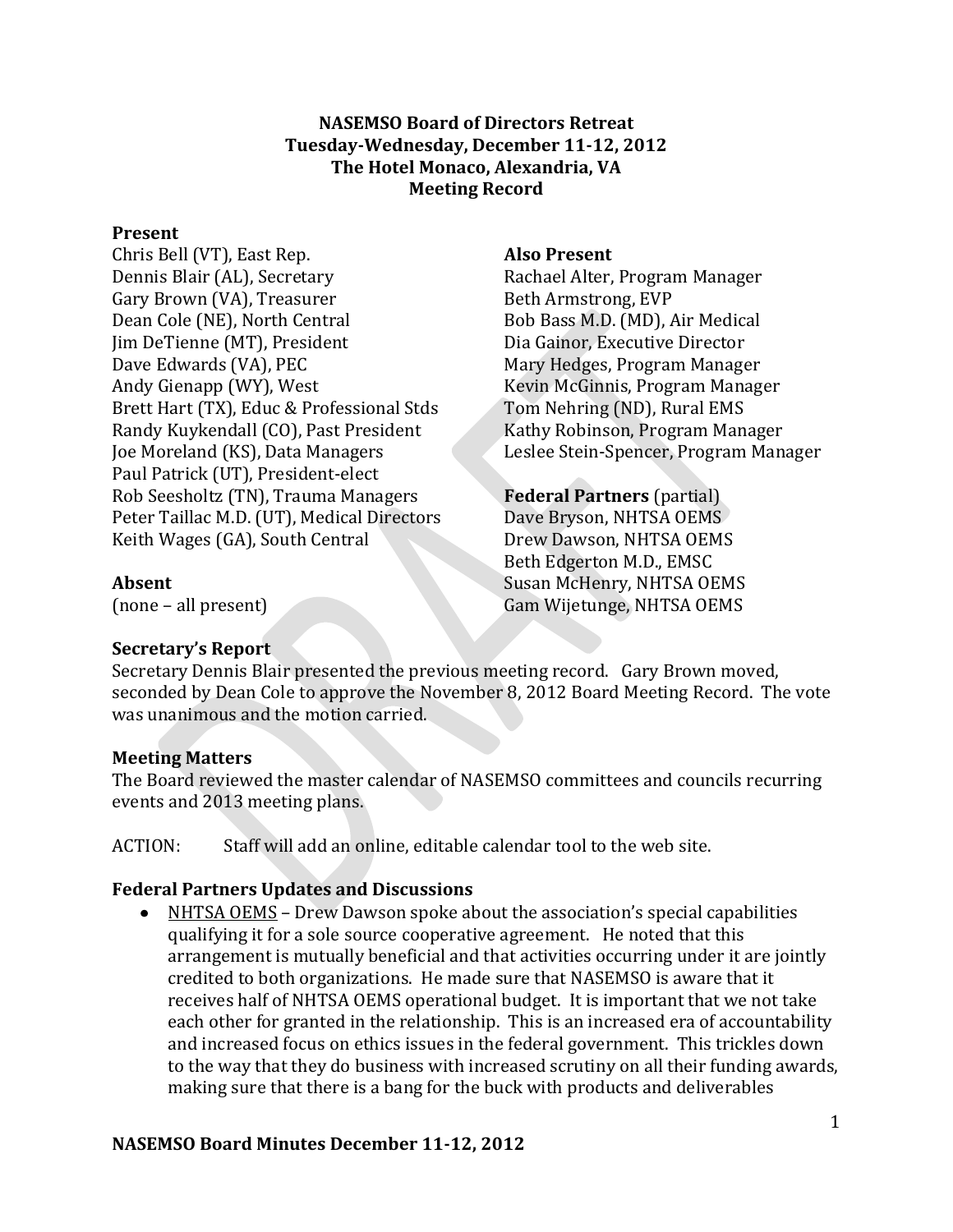delivered under all agreements. Deliverables and milestones must be clear. There will be a bit of a change in their relationship with NASEMSO. They must be more arms'-length with NASEMSO as a contractor, so cannot attend cocktail parties, sit down for lunch, etc. It was noted that there have been no complaints or concerns relative to NASEMSO.

ACTION: It was suggested that NASEMSO staff meet via teleconference with NHTSA OEMS staff to review each quarterly report.

Drew spoke about the umbrella cooperative agreement including a series of projects; this intention of this arrangement is to provide more flexibility to the organization and for NHTSA. He emphasized the federal budget uncertainty could significantly impact the NASEMSO support available.

Susan McHenry summarized CAP-001 (Cooperative Agreement Project) activity noting that it supports many of NASEMSO's relationships with other organizations and constituencies. The "Model EMS Office" task should reflect current developments in the profession such as air medical guidelines/legislation and transition of practitioners from military to civilian service. \$500,000 is provided annually, including \$200,000 from EMSC.

Gam Wijetunge briefed that CAP-003 on EMS Workforce will conclude in 2013 and is a 2-year project. It stems from the EMS Workforce Agenda for the Future; a small project team includes NASEMSO and several federal agencies. There will be a stakeholder meeting in 2013 to review the draft document. The target audience is state EMS directors and their staff. The funding amount is \$217,000.

Susan McHenry shared that CAP-004 is a new award, demonstrating the flexibility that this umbrella approach provides. The Medical Directors Council identified a need to develop evidence-based guidelines for EMS and model core clinical guidelines to bring a little more standardization to work across the states. It is a concise, measureable project that serves as a step towards a long-term goal we have for EMS. Carol Cunningham and Rich Kamin are co-PIs. It is a 2-year project including \$199,000 (\$49,000 from EMSC).

Dave Bryson shared that CAP-002 has become CAP-005, to support the Education Agenda Implementation project. New topics addressed within this CAP are specialty care and national scope of practice model. Pyschomotor skills for adult learners is a new focus. This CAP is set up for 3-years; \$150,000 is funded through September 2013 and now, staff must submit proposals for the following year 2013-14 activity (Bryson mentioned May 2013 deadline).

Drew Dawson shared that Cathy Gotschall serves as the COTR for CAP-00x Implementation of Pre-hospital Evidence Based Guideline for 3-years, \$400,000 awarded in September 2012.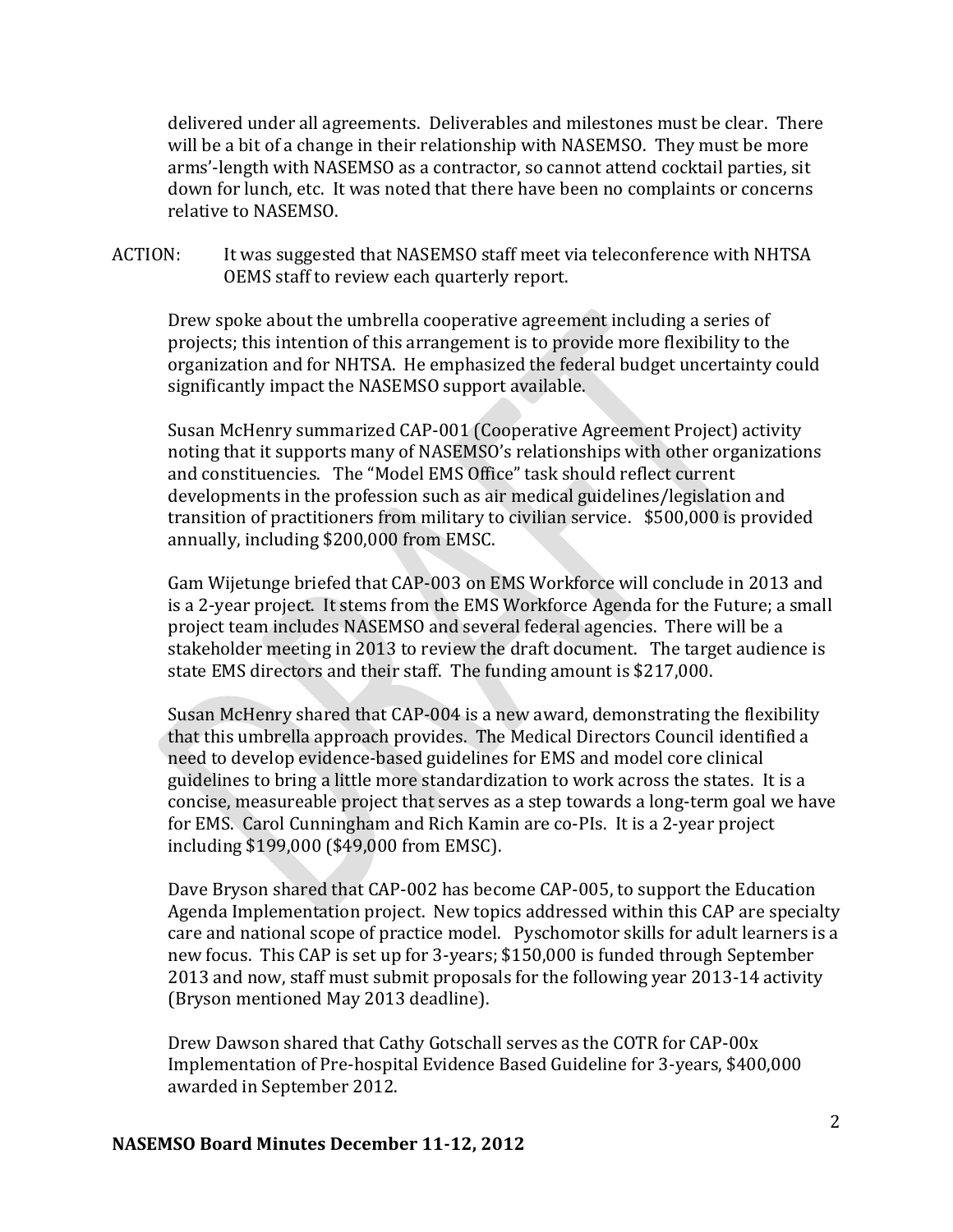When asked how NHTSA decides whether to fund unsolicited proposals, Drew indicated that he and Beth Edgerton consider the requests and also input from NEMSAC. He noted that it is unlikely that any additional new projects will be funded.

NTSB has issued recommendations on air ambulance, including that FICEMS develop a clinical guideline. Another is to examine integration of air ambulances into the overall EMS system. They began a system integration guideline. A component will address governance issues and state authority. DOT general counsel is closely involved in this. CDC is leading the effort.

• MCHB EMSC – Dr. Beth Edgerton mentioned that 2014 marks the 30<sup>th</sup> year of the EMSC office, marking a milestone to ensure appropriate and timely pediatric emergency care across the continuum. They are primarily a grant-generating organization, rather than a regulatory body. EMSC and NASEMSO missions intersect. NEDARC and the EMSC NRC fused to be the EMSC Data Coordinating Center. She gave a brief overview of the Pediatric Emergency Care Applied Research Network which supports 6 research centers and 18 hospitals, controlled clinical trials, public data sets and infrastructure support. Topics they are addressing including Disaster Preparedness, Regionalization, Injury and Illness Prevention, Clinical Efficacy and Patient Safety, Online Medical Direction, Pediatric Education Requirements and re-certification.

#### **Project Reports**

- Model Interstate Compact for EMS Personnel Licensure Dia Gainor shared that the idea for this project came from the 2011 NASEMSO Board Retreat. She noted that there are over 300 interstate compacts in the US today, with any given state involved in 25 or so. A 30-member National Advisory Panel will be convened twice this year including relevant stakeholder groups including federal partners such as the US Forest Service, FBI, DHS and other agencies that regularly deploy personnel that cross state boundaries. They will consider the main pillars or foundational issues that should be addressed in an EMS compact. A drafting team will work through the details such as whether or not the sending state must use the National Registry state in order to protect their personnel, whether background checks are required, etc. It will essentially produce model legislation for states' consideration.
- Implementation of Evidence-Based Guidelines Dr. Peter Taillac shared that NASEMSO competed to win this project. There are several existing protocols including pain management and air ambulance. The current project is to study the implementation process of a protocol – dissemination of the protocol in a state; barriers; successes that already exist. Pilots will be conducted in five states including TN ID WY UT and another TBD.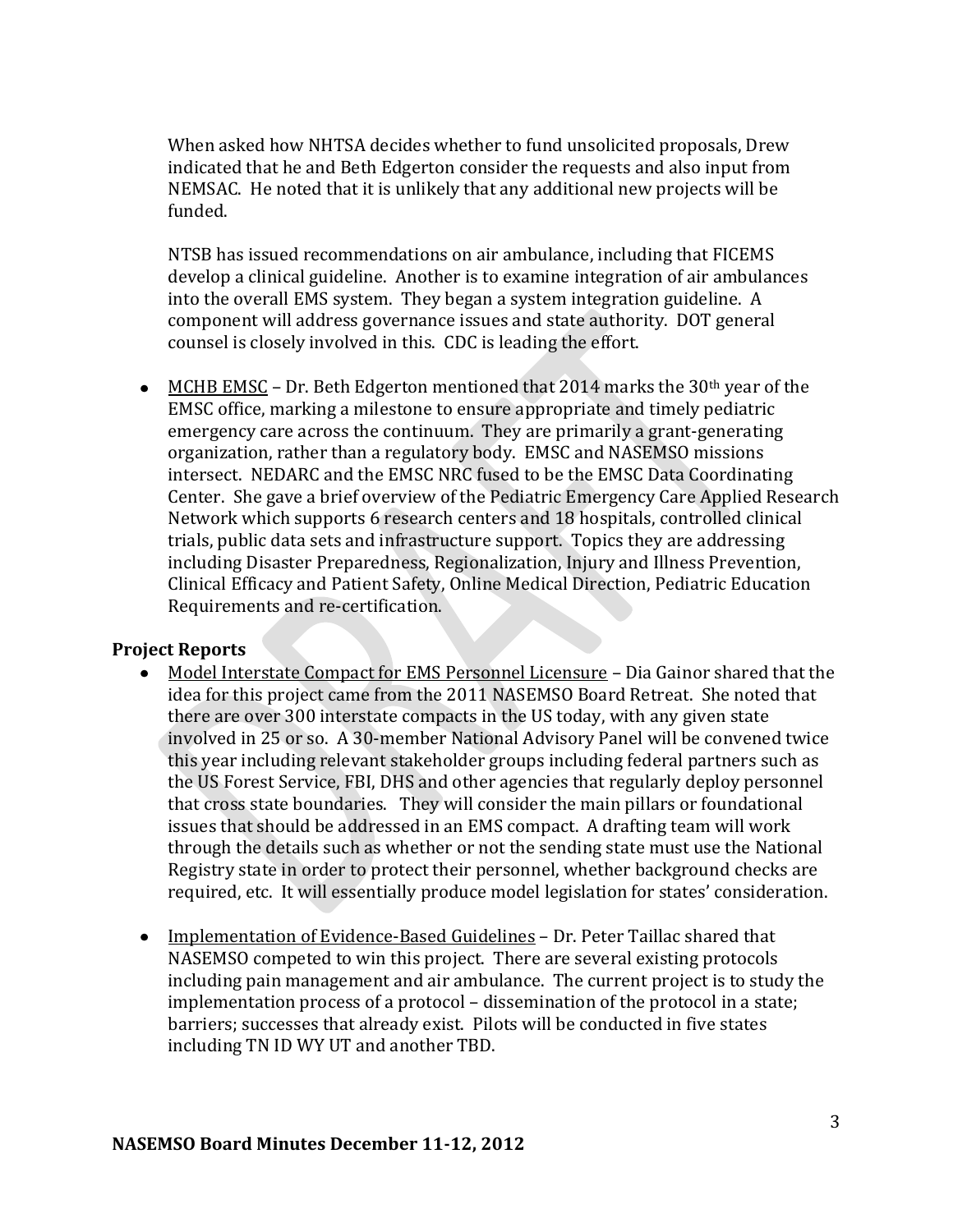• <u>Joint National EMS Leadership Forum</u> – goals of the forum to continue discussions among partner groups about what we're doing, identify opportunities to share resources and jointly address common concerns such as drug shortage, use of NEMSIS and others.

\*\*Add agenda items (for tomorrow)\*\*

- Non-members at meetings
- ASMI overview
- Web Committee
- Turnover/mentoring needs

# **Council Reports**

Work Plan discussion—high-level tool for committees and councils. It was noted there is the potential to reallocate resources based on priorities. Each council presented current work plans including goals and when relevant, deliverables committed under various federally-funded and other projects.

- [Data Managers](https://www.nasemso.org/Members/Board/documents/DataManagersCouncilWorkplan_2013.pdf)
- [Education & Professional Standards](https://www.nasemso.org/Members/Board/documents/DataManagersCouncilWorkplan_2013.pdf)
- [Pediatric Emergency Care](https://www.nasemso.org/Members/Board/documents/2013PediatricEmergencyCare.pdf)
- [Medical Directors](https://www.nasemso.org/Members/Board/documents/MDCouncilWorkplan2013RevisedNov2012.pdf)
- [Trauma Managers](https://www.nasemso.org/Members/Board/documents/2013TraumaCouncilWorkplanDRAFT112912.pdf)

Common themes that emerged during the presentation of the work plans:

- Mentoring
- Electronic Trauma/Stroke Systems
- Web Site
- Joint council meetings
- Funding for ACS-NASEMSO Joint Operating Committee
- Surveys
- Trauma Systems (do they matter?)
- EMS Fellows
- Securing future funding diversify our reliability on one specific source o Try to build a relationship with the Helmsly Foundation
- Leadership and respect
	- o Build a relationship with AASHTO …
- Community paramedics

# **Government Affairs – Advocates for EMS**

Jim DeTienne and Randy Kuykendall briefed the Board on concerns about the arrangement with Advocates for EMS and Holland & Knight, including the appearance of a conflict of interest with other H&K clients in the EMS and trauma industry.

An example of NASEMSO's concern was over H&K advocating a definition of critical care transport precluding the use of a 2-paramedic crew for reimbursement eligibility. Another was about the drug shortage issue.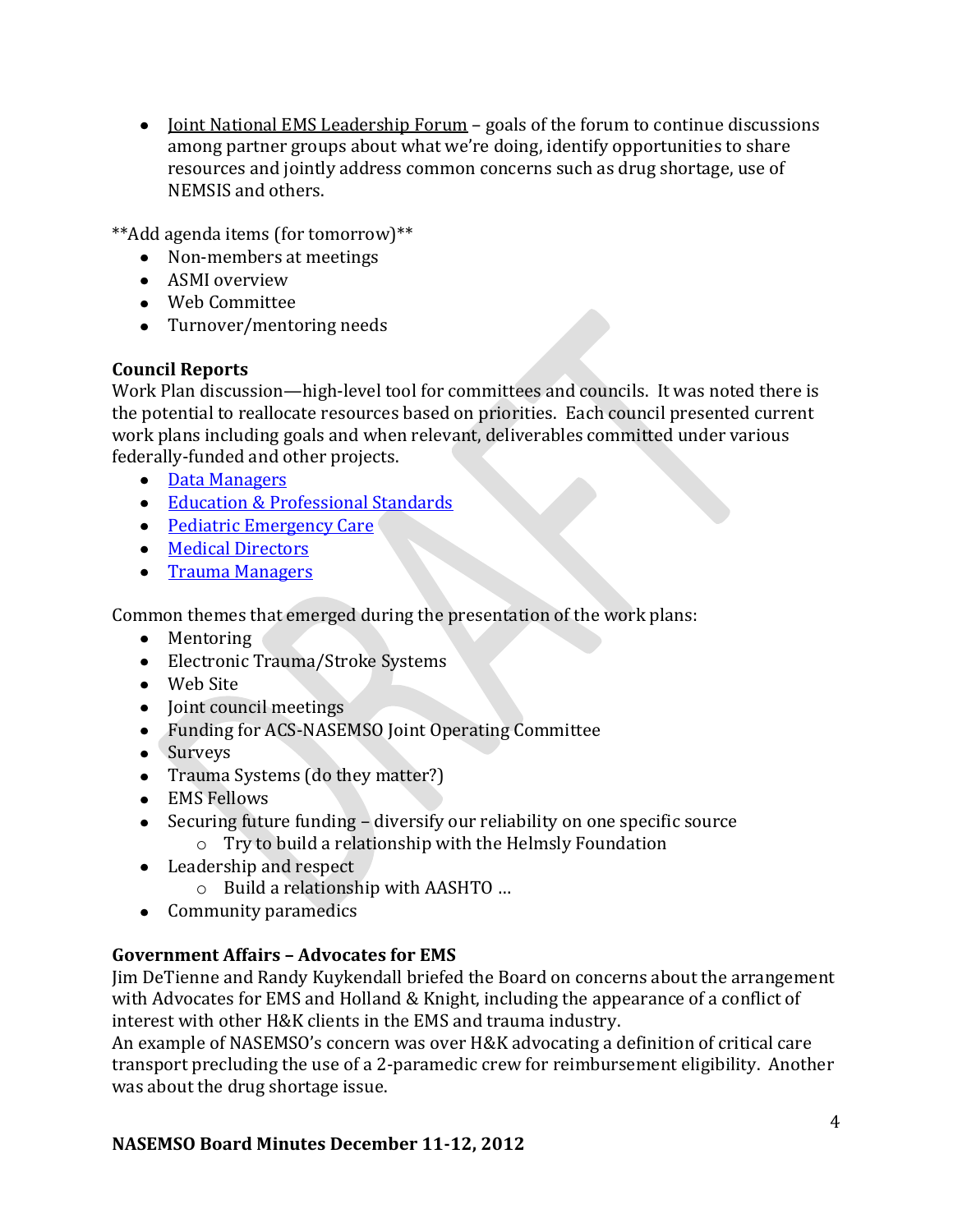The NASEMSO Board gave this considerable discussion and agreed to further contemplate H&K's response to AEMS Board concerns, before taking action tomorrow.

*The Board recessed the meeting at 4:50 p.m. on Tuesday and reconvened Wednesday at 8:00 a.m.*

### **Treasurer's Report**

Treasurer Gary Brown stated that the beginning fund balance at July 1 was \$484,000; yearto-date receipts as \$556,962 and expenses are \$406,842 yielding a net excess as of November 1 of \$150,120. The fund balance at November 30 was \$634,864. He reported that as of December 10, there are 12 states that have not paid their dues for 2012-13. He shared that Virginia prohibits dues payments but he can execute a contract with ASMI that would include membership.

He noted that 2012-13 exhibit and sponsor revenue was lower than previous years.

Dia reviewed the financial impact of our 8 current awards that should net \$168,851 this fiscal year.

NHTSA reminded us yesterday that while the total anticipated project amount is reflected on the award, they are not all funded 100% in the current fiscal year.

Paul Patrick shared that he used the same group of volunteers to loosely serve as the Program Committee and the Finance Committee. The primary activity of the Finance Committee has been to select recipients for travel support.

- ACTION: The Board will serve as the Finance Committee to review the annual audit report and receive monthly reports from the Treasurer; Gary Brown will convene a group to address other issues such as sponsor and exhibit revenue, dues payments and other specific concerns. He will invite councils and regions to appoint representatives.
- ACTION: Randy Kuykendall moved, seconded by Keith Wages for Dean Cole to serve as the Membership Liaison to call non-paying states and territories to determine why.
- ACTION: Paul Patrick moved, seconded by Randy Kuykendall to unbundle sponsorship options to also allow "a la carte" hosting of selected meal functions and breaks. The motion carried by unanimous vote.
- ACTION: Brett Hart moved, seconded by Andy Gienapp to apply consistent sponsorship fees for any organization wanting to secure exclusive time with state EMS officials. The vote was unanimous and the motion carried. The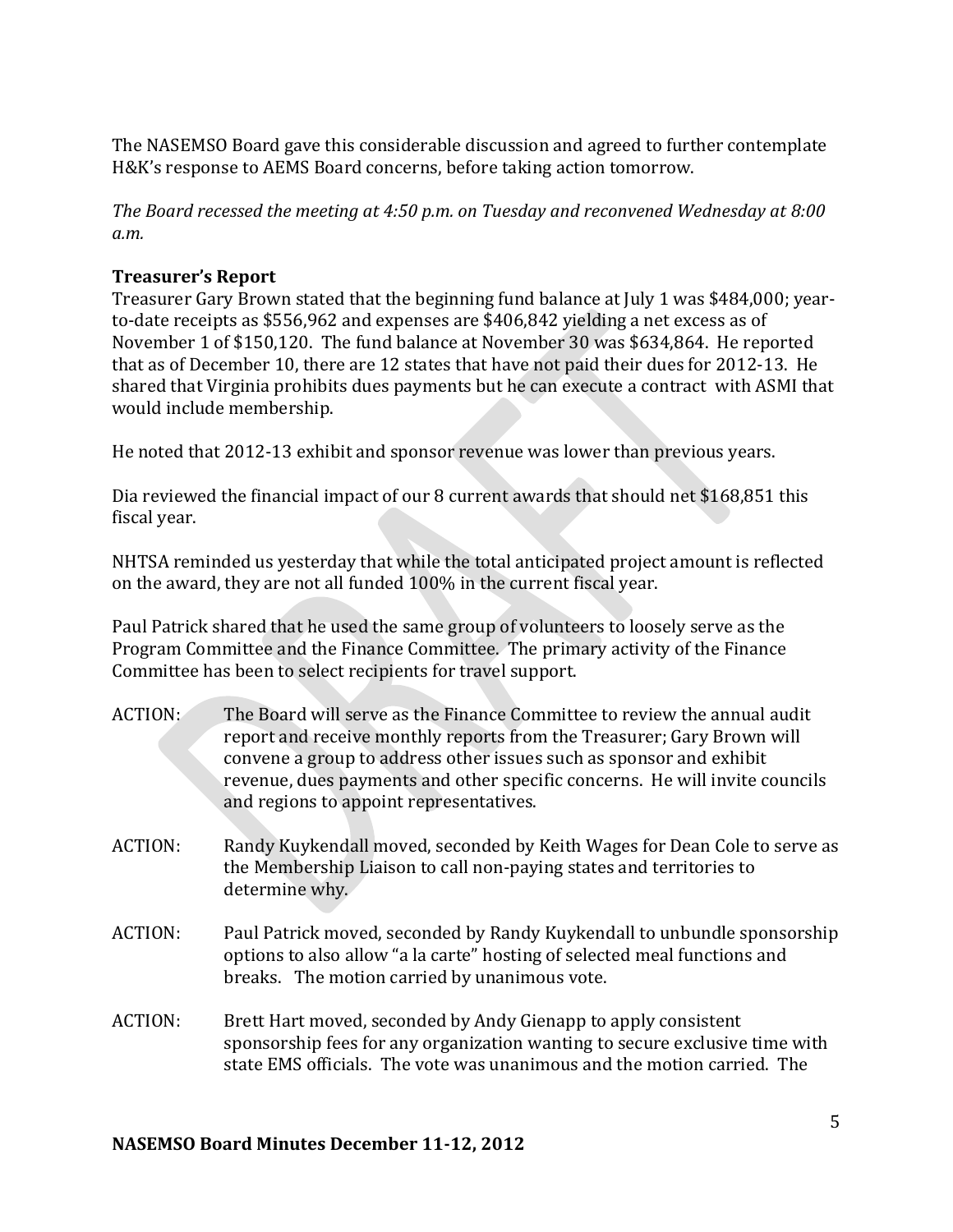|         | group decided that it would not govern whether the hosting includes or<br>excludes certain audience segments/councils.                                                                                                                                                                               |
|---------|------------------------------------------------------------------------------------------------------------------------------------------------------------------------------------------------------------------------------------------------------------------------------------------------------|
| ACTION: | NASEMSO approved to support travel expenses for its representatives on the<br>ACS-NASEMSO Joint Operating Committee. This was done by unanimous<br>vote at the motion and second of Paul Patrick and Rob Seesholtz respectively.<br>The Board also agreed to refer the pilot report back at the JOC. |
| ACTION: | It was decided to decline NAEMT's request to sponsor EMS on the Hill Day<br>but to point out that the NASEMSO Mid-Year Meeting is scheduled in<br>conjunction with the gathering in order to lend support.                                                                                           |

group decided that it would not govern whether the hosting includes or

## **ASMI Update**

Beth Armstrong provided the Board an overview of NASEMSO's management firm ASMI, explaining the staffing strategy, client mix and plans to enhance technology to support client service. She noted that the NASEMSO staff team is a mix of virtual personnel meshed with HQ infrastructure staff (meetings, accounting, contracts management, administration and related functions). She shared that ASMI has recently begun an application process to become accredited by the AMC Institute.

## **Other Business**

US DOT – Dia Gainor reviewed changes to NEMSAC's authorizing legislation including the selection of the chair by election process instead of by DOT, and direct report of this body to the Secretary of Transportation. She noted that the bill also mentions "serious injuries" over 100 times. FHA has just undertaken a project to train 1 million response personnel – NASEMSO is only peripherally involved because DOT requested assistance to identify EMS instructors.

# **Committee and Project Reports**

- Agency & Vehicle Licensure Dia Gainor briefed the Board on the Model Rules for Ambulance Vehicle Design Project. She gave an update noting a response from Denise Banks, Director, Automotive yesterday to NASEMSO's inquiry about the cancellation of the Federal Star of Life Ambulance Specification (KKK). The GSA response is: "GSA is in receipt of your email and will grant your request to continue to publishing of Federal Ambulance Specification until September 30, 2015."
- ACTION: Paul Patrick moved, seconded by Gary Brown to move the two TIAs through the NFPA process. The vote was unanimous and the motion carried.
- ACTION: Keith Wages moved, seconded by Dennis Blair to form the task group for NFPA. The vote was unanimous and the motion carried.
	- Air Ambulance Model State Guidelines Bob Bass explained FAA regulation of rates, routes and services. NAEMSP, NASEMSO and AAMS joined together and agreed that